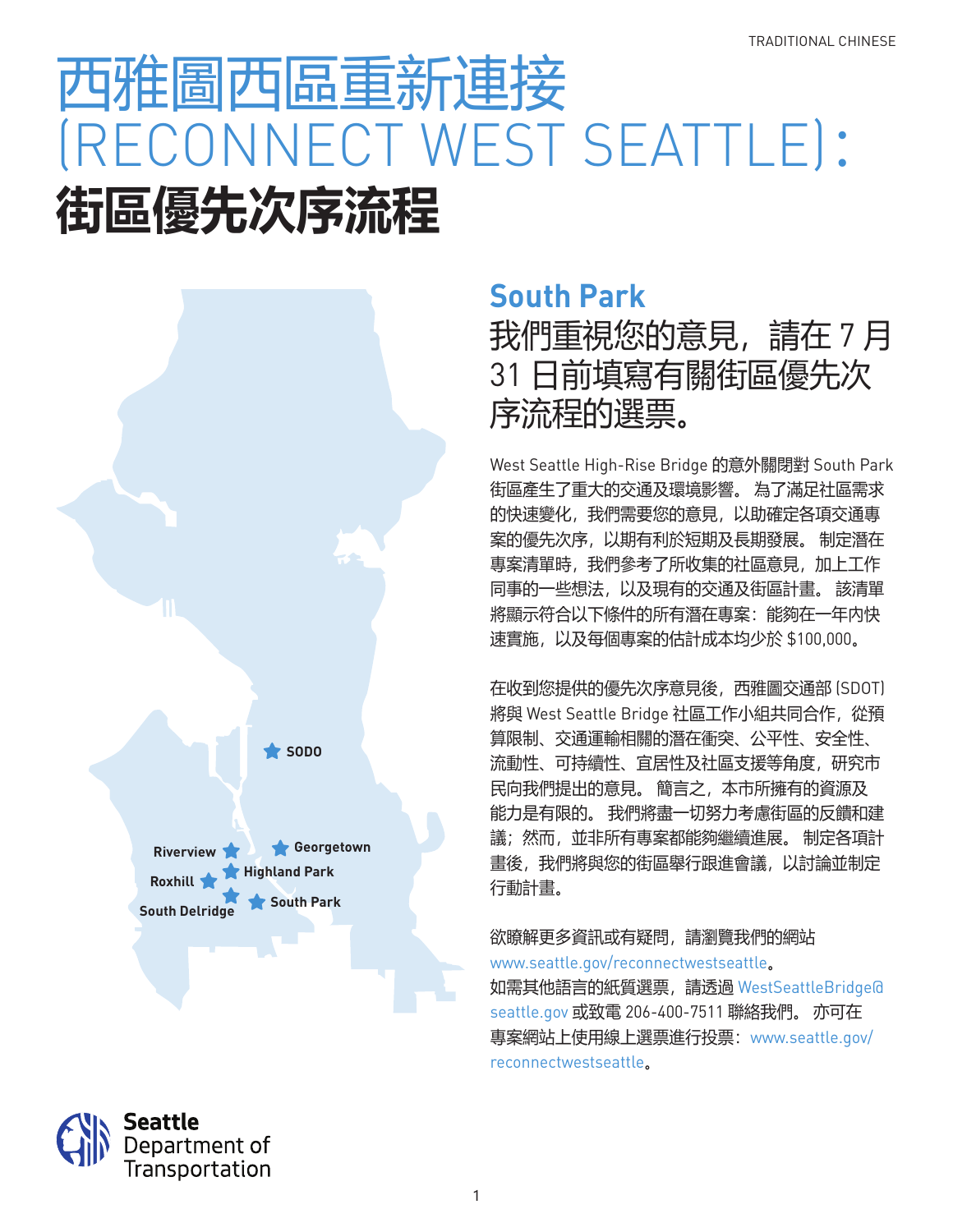## **SOUTH PARK 選票**

| 哪一項是您與本街區的主要聯繫?              |                                   | 請你優先揀選最多10個項目,以幫助減少西雅圖西高架橋封閉的影響。  |  |
|------------------------------|-----------------------------------|-----------------------------------|--|
| □ 我在這裡居住                     | 備註: 地圖上並未包括所有潛在專案; 若與其他潛在專案有重疊部分, |                                   |  |
| □ 我在這裡工作                     | 可能會有重複標註。                         |                                   |  |
| □ 我在這裡上學                     |                                   |                                   |  |
| □ 我在這裡進行宗教活動                 | 地圖編號                              | 項目                                |  |
| □ 我在這裡接受服務                   |                                   |                                   |  |
| □ 我在這裡擁有企業                   |                                   |                                   |  |
| □ 我在這裡做義工                    |                                   |                                   |  |
| □ 其他: ______                 |                                   |                                   |  |
|                              |                                   |                                   |  |
| 您最擔心 West Seattle Bridge 關閉後 |                                   |                                   |  |
| 影響到的哪些方面?                    |                                   |                                   |  |
| □ 環境影響/污染                    |                                   |                                   |  |
| □ 交通流量/擁擠增加                  |                                   |                                   |  |
| □ 車輛超速                       |                                   |                                   |  |
| □ 行人安全以及無障礙設施                |                                   |                                   |  |
| □ 其他: _________              |                                   |                                   |  |
|                              |                                   |                                   |  |
| 您是: (勾選所有適用項)                |                                   |                                   |  |
| □ 美洲印第安人或阿拉斯加原住民             |                                   |                                   |  |
| □ 亞裔                         |                                   |                                   |  |
| □ 黑人或非裔美國人                   |                                   |                                   |  |
| □ 西班牙裔或拉丁裔                   |                                   |                                   |  |
| □ 夏威夷原住民或太平洋島民               |                                   |                                   |  |
| □ 白人                         |                                   |                                   |  |
| □ 其他 (請註明) :                 |                                   |                                   |  |
|                              |                                   | 若您希望加入到專案電子郵件訂閱名單,請在下方輸入您的電子郵件地址: |  |
|                              |                                   |                                   |  |

#### **主要住所的郵遞區號:**

**若您還有其他想法、意見或建議,請告知我們:**

#### **您的年齡?**

| $\Box$ 11-17 | $\Box$ 36-40 |
|--------------|--------------|
| $\Box$ 18-24 | $\Box$ 41-50 |
| $\Box$ 25-30 | $\Box$ 51-64 |
| $\Box$ 31-35 | $\Box$ 65+   |

#### **您如何得知此次街區優先次序流程之 投票事宜?**

|  | □ 西雅圖交通部之時事通訊或網站 |
|--|------------------|
|--|------------------|

- 社交媒體
- 朋友或家人
- 學校、組織或社區團體:

□ 其他: \_\_\_\_\_\_\_\_

感謝您提供意見。 請瀏覽 West Seattle Bridge 網站獲取更多資訊:www.seattle.gov/reconnectwestseattle

#### **提交我的選票:**

填寫您的選票後,請透過以下其中一種方式提交: 透過電子郵件傳送您的選票掃描副本:WestSeattleBridge@seattle.gov 透過 WestSeattleBridge@seattle.gov 或致電 206-400-7511 聯絡我們,以獲取街 區內遞交地點 郵寄至市政廳:PO Box 94649, Seattle, WA, 98124-4649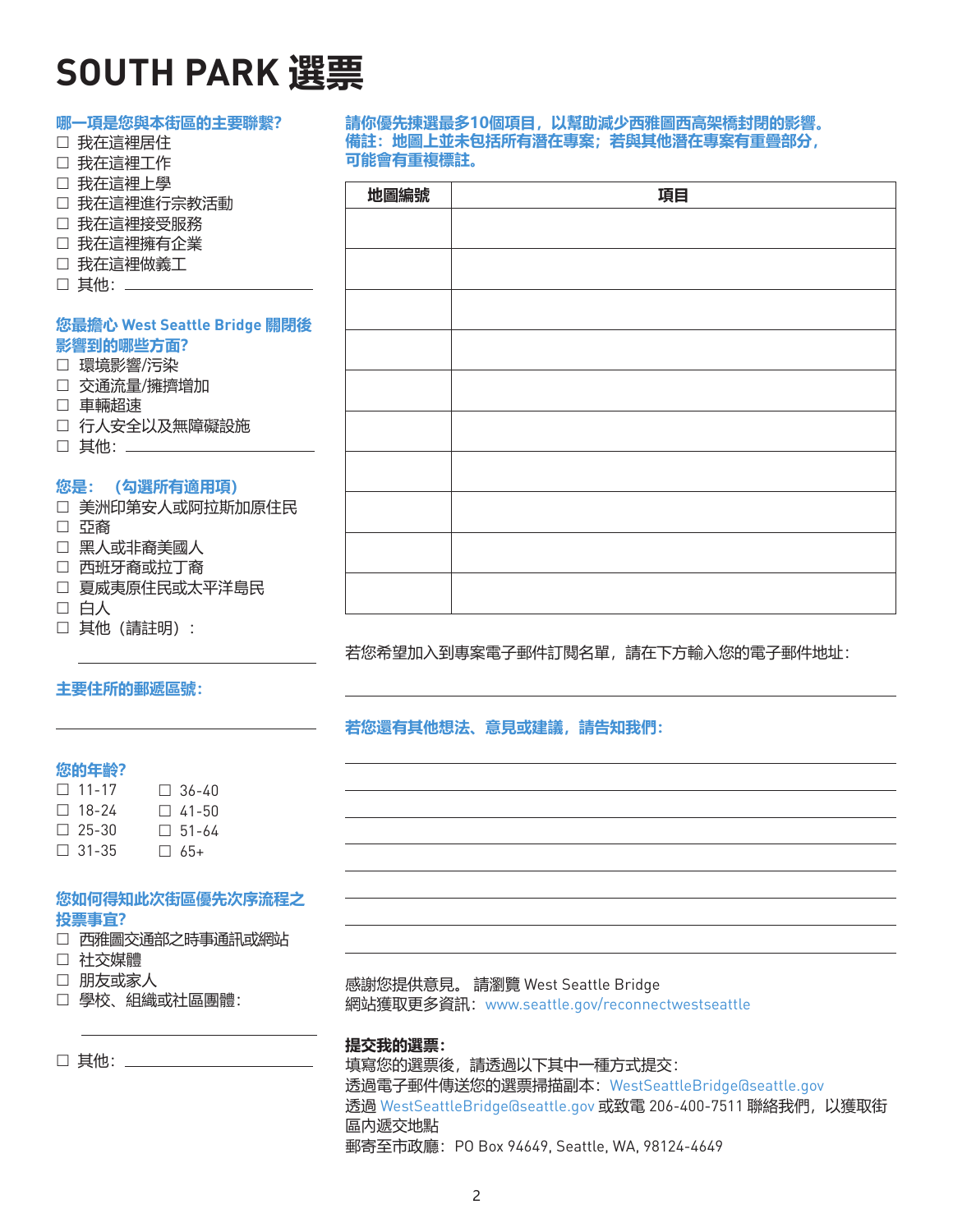